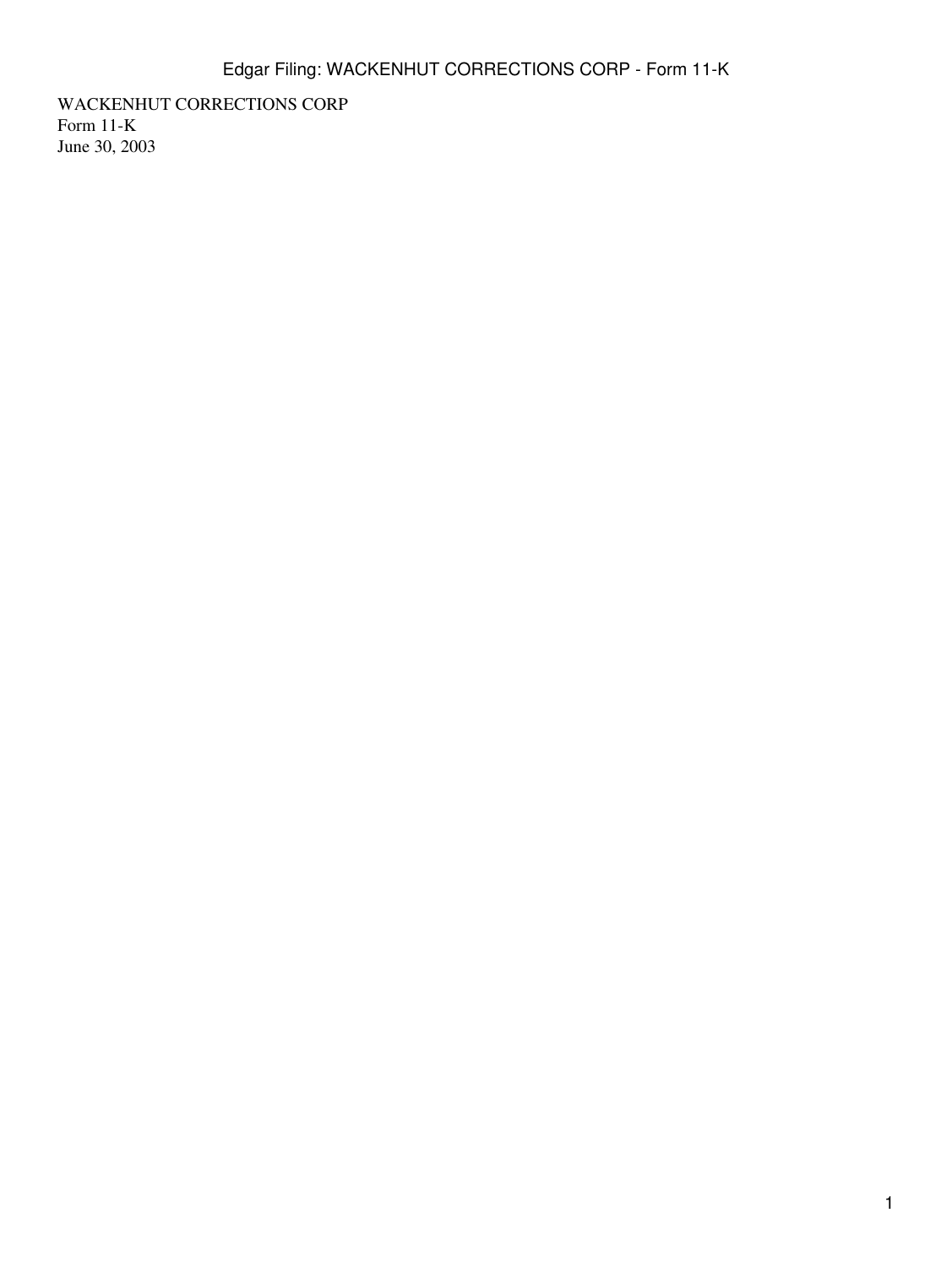# SECURITIES AND EXCHANGE COMMISSION

Washington, D.C. 20549

# **FORM 11-K**

## **(X) ANNUAL REPORT PURSUANT TO SECTION 15(d) OF THE SECURITIES EXCHANGE ACT OF 1934**

For the fiscal year ended December 31, 2002

**OR () TRANSITION REPORT PURSUANT TO SECTION 15(d) OF THE SECURITIES EXCHANGE ACT OF 1934**

> For the transition period from to Commission file number: 0-4466

# Wackenhut Corrections Corporation

401(k) Retirement Plan (Full title of the Plan)

# Wackenhut Corrections Corporation

(Name of issuer of securities held pursuant to the Plan)

One Park Place, 621 NW 53rd Street, Suite 700 Boca Raton, Florida 33487 (Address of principal executive offices)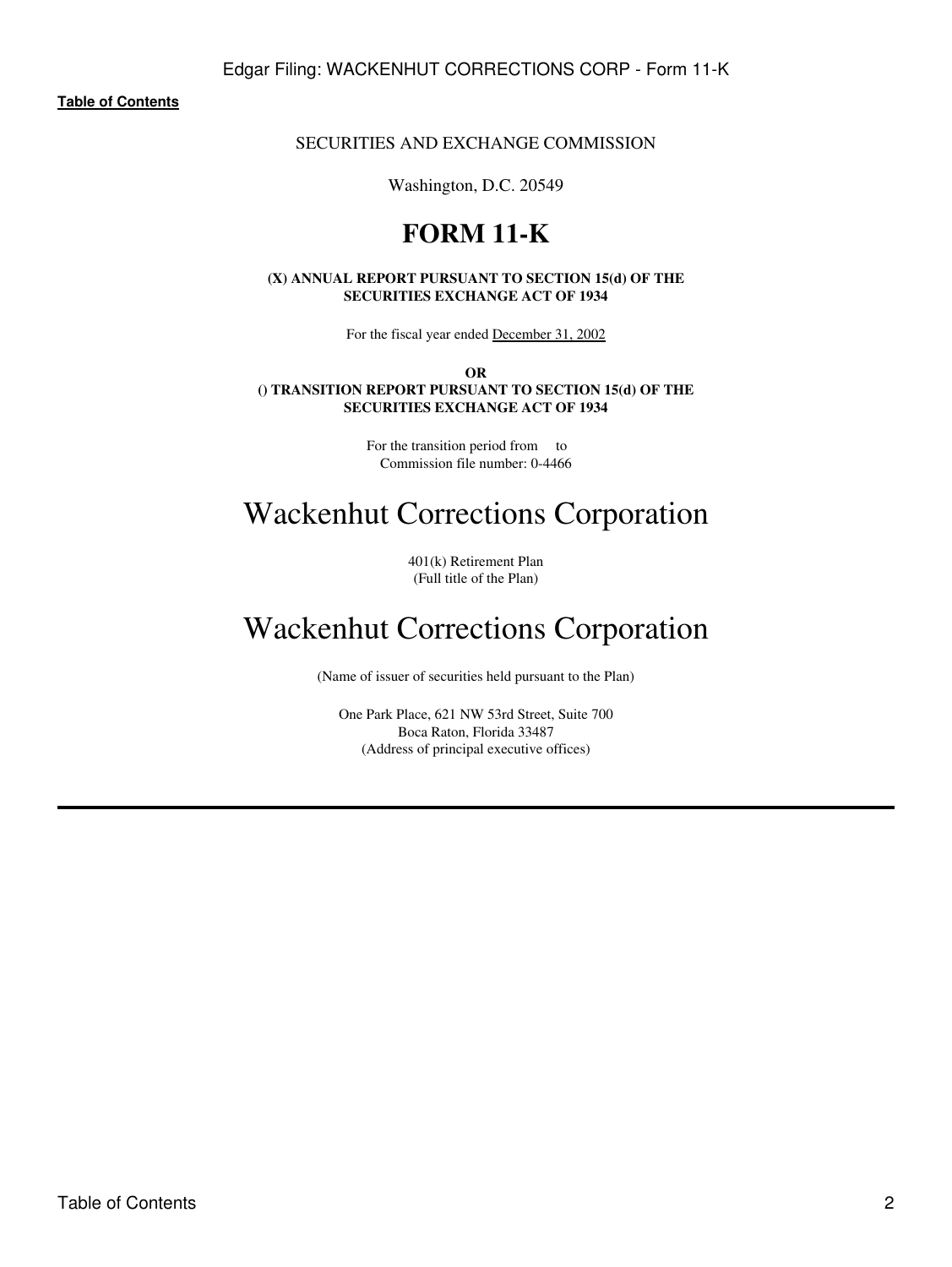# **WACKENHUT CORRECTIONS CORPORATION 401(k) RETIREMENT PLAN**

**DECEMBER 31, 2002 AND 2001**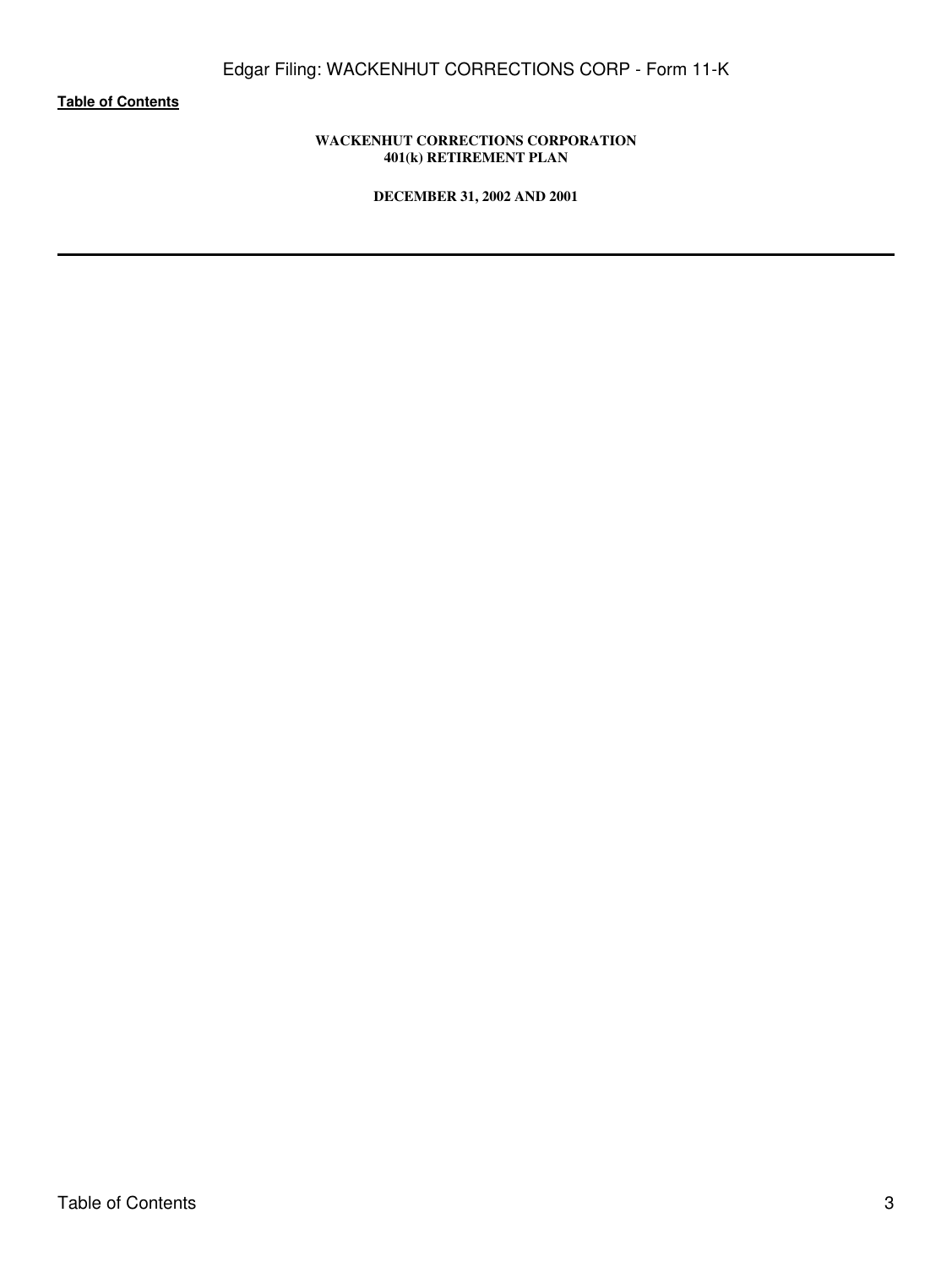# **TABLE OF CONTENTS**

<span id="page-3-0"></span>[Independent Auditors Repo](#page-5-0)rt [Statements of Net Assets Available for Plan Benefits](#page-6-0) [Statement of Changes in Net Assets Available for Plan Benefits](#page-7-0) [Notes to Financial Statements](#page-8-0) [Schedule of Assets Held for Investment Purposes at End of Year](#page-12-0) EX-23.1 Consent of Jaffe Kaufman & Sarbey LLC EX-99.1 Certification of the CFO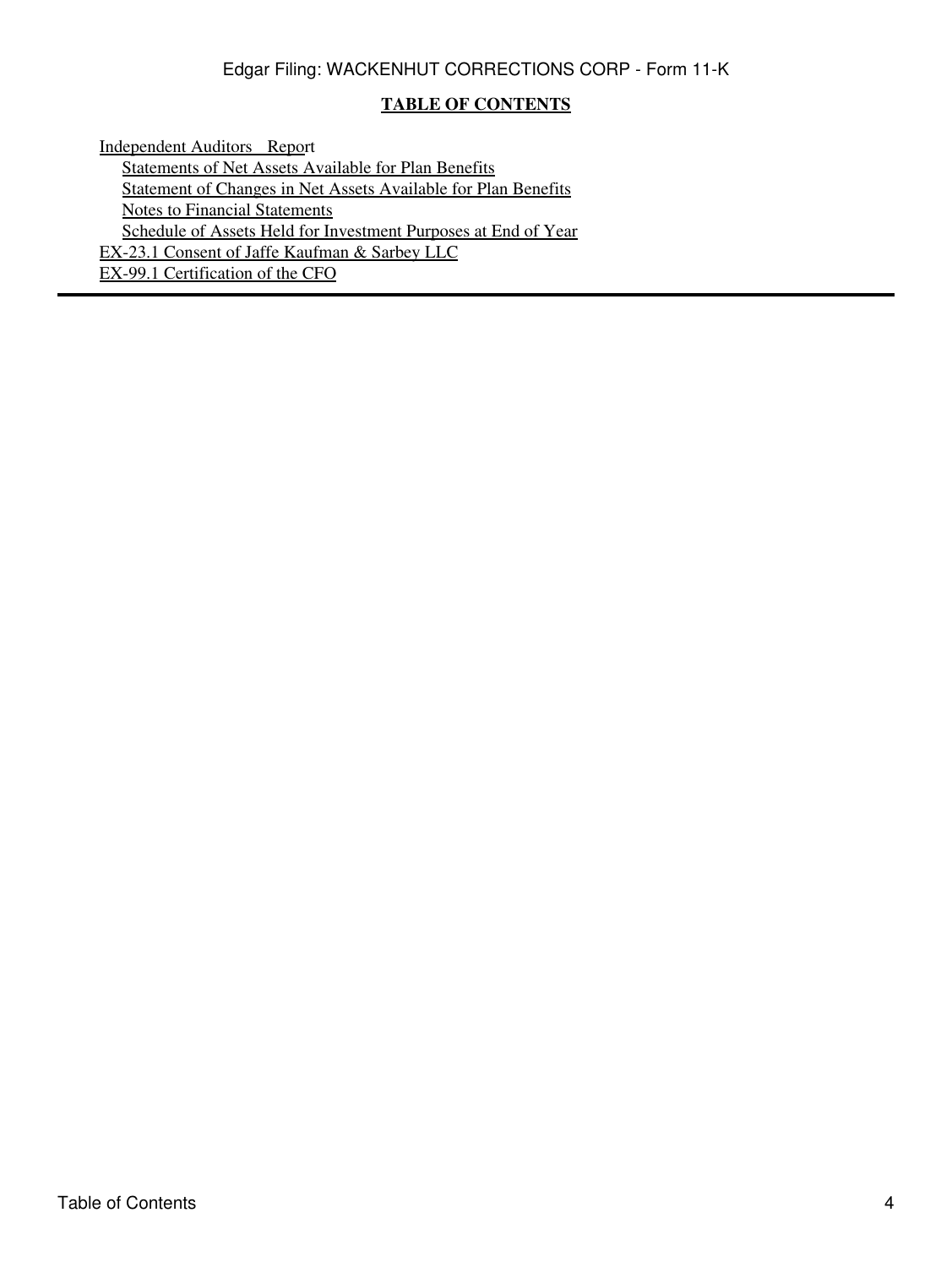## **WACKENHUT CORRECTIONS CORPORATION 401(k) RETIREMENT PLAN DECEMBER 31, 2002 AND 2001**

# **CONTENTS**

|                                                                | Page    |
|----------------------------------------------------------------|---------|
|                                                                |         |
| Independent auditors report                                    |         |
| Financial statements:                                          |         |
| Statements of net assets available for plan benefits           |         |
| Statement of changes in net assets available for plan benefits |         |
| Notes to financial statements                                  | $4 - 7$ |
| Supplemental information:                                      |         |
| Schedule of assets held for investment purposes                |         |
|                                                                |         |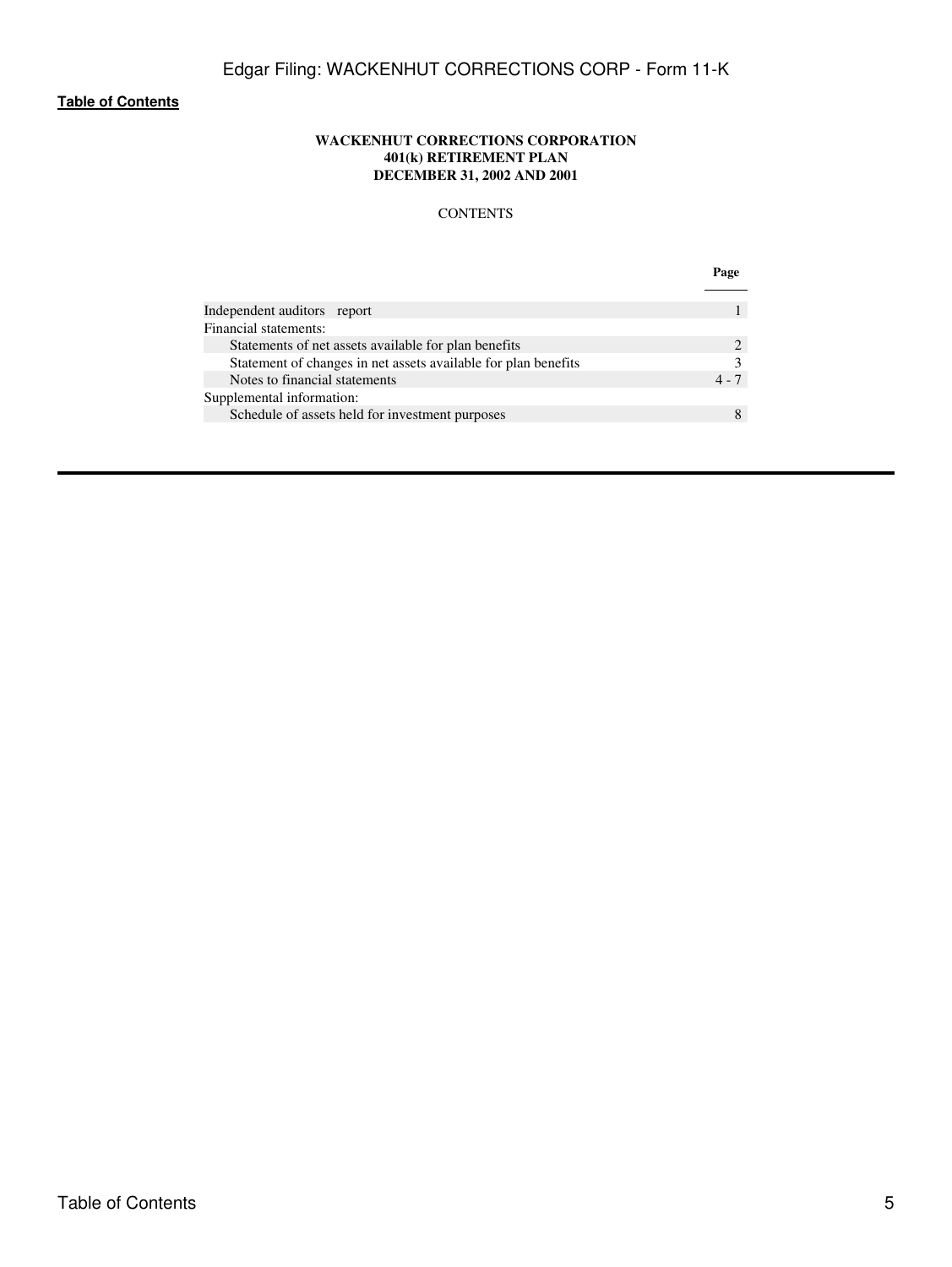#### **Independent Auditors Report**

<span id="page-5-0"></span>To the Trustees and the Savings Plan Committee of Wackenhut Corrections Corporation 401(k) Retirement Plan:

We have audited the accompanying statements of net assets available for plan benefits of Wackenhut Corrections Corporation 401(k) Retirement Plan (the Plan) as of December 31, 2002 and 2001, and the related statement of changes in net assets available for plan benefits for the year ended December 31, 2002. These financial statements and the schedule referred to below are the responsibility of the Plans management. Our responsibility is to express an opinion on these financial statements and the schedule based on our audits.

We conducted our audits in accordance with auditing standards generally accepted in the United States of America. Those standards require that we plan and perform the audit to obtain reasonable assurance about whether the financial statements are free of material misstatement. An audit includes examining, on a test basis, evidence supporting the amounts and disclosures in the financial statements. An audit also includes assessing the accounting principles used and significant estimates made by management, as well as evaluating the overall financial statement presentation. We believe that our audits provide a reasonable basis for our opinion.

In our opinion, the financial statements referred to above present fairly, in all material respects, the net assets available for benefits of the Plan as of December 31, 2002 and 2001, and the changes in its net assets available for benefits for the year ended December 31, 2002 in conformity with accounting principles generally accepted in the United States of America.

Our audit was made for the purpose of forming an opinion on the basic financial statements taken as a whole. The supplemental Schedule of Assets Held for Investment Purposes as of December 31, 2002 is presented for purposes of additional analysis and is not a required part of the basic financial statements, but is supplementary information required by the Department of Labor s Rules and Regulations for Reporting and Disclosure under the Employee Retirement Income Security Act of 1974. The supplemental schedule has been subjected to the auditing procedures applied in our audit of the basic financial statements and, in our opinion, is fairly stated in all material respects in relation to the basic financial statements taken as a whole.

JAFFE, KAUFMAN & SARBEY, LLC Fort Lauderdale, Florida

June 10, 2003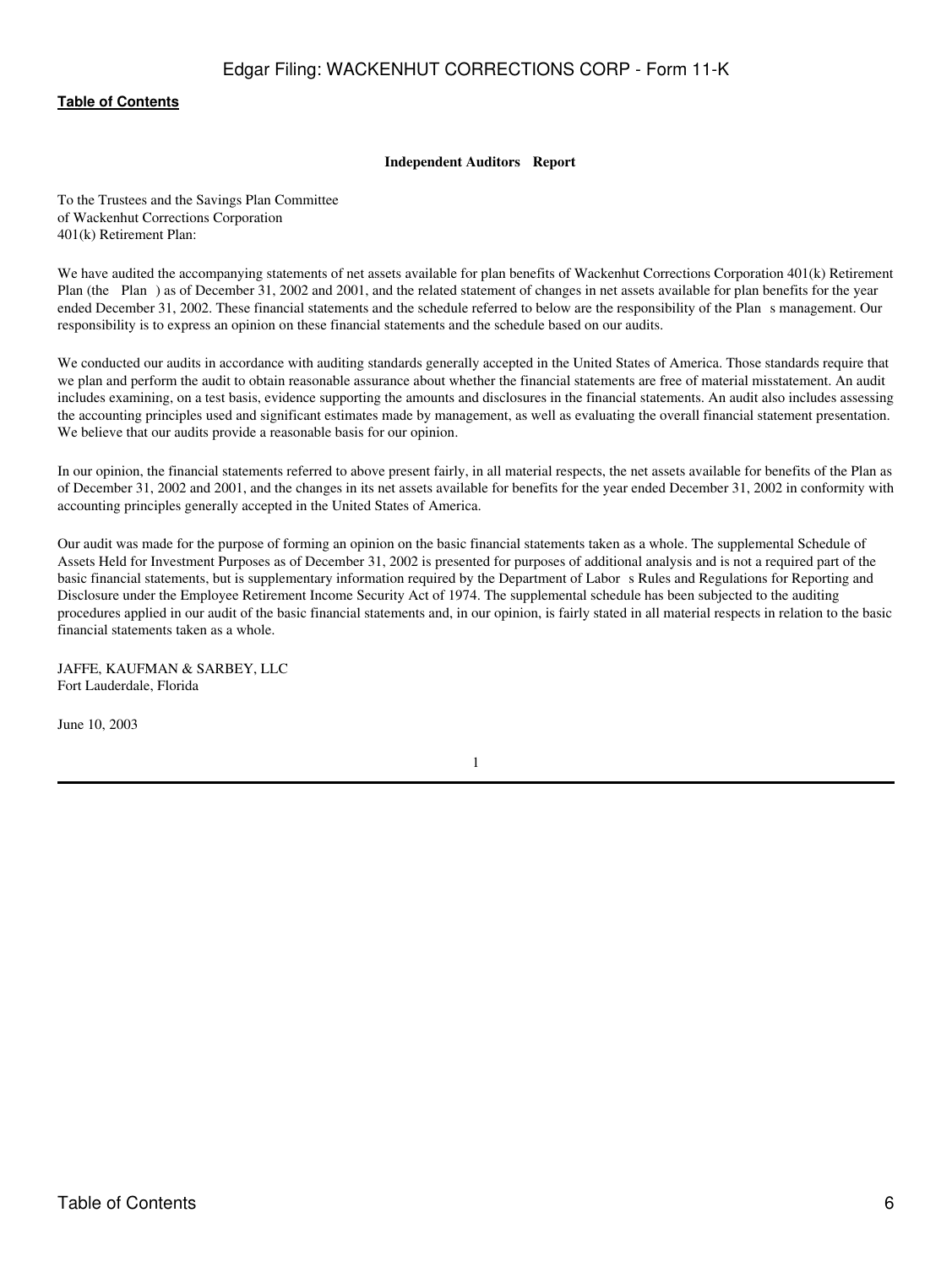# **WACKENHUT CORRECTIONS CORPORATION**

# **401(k) RETIREMENT PLAN**

# Statements of Net Assets Available for Plan Benefits December 31, 2002 and 2001

<span id="page-6-0"></span>

|                                        | 2002         | 2001         |
|----------------------------------------|--------------|--------------|
| Investments                            | \$12,384,616 | \$11,029,213 |
| Employee contributions receivable      | 228,570      | 248,186      |
| Employer contributions receivable      | 65,559       | 82,330       |
| Participant loans                      | 280,078      |              |
|                                        |              |              |
| Net assets available for plan benefits | \$12,958,823 | \$11,359,729 |
|                                        |              |              |

See notes to financial statements.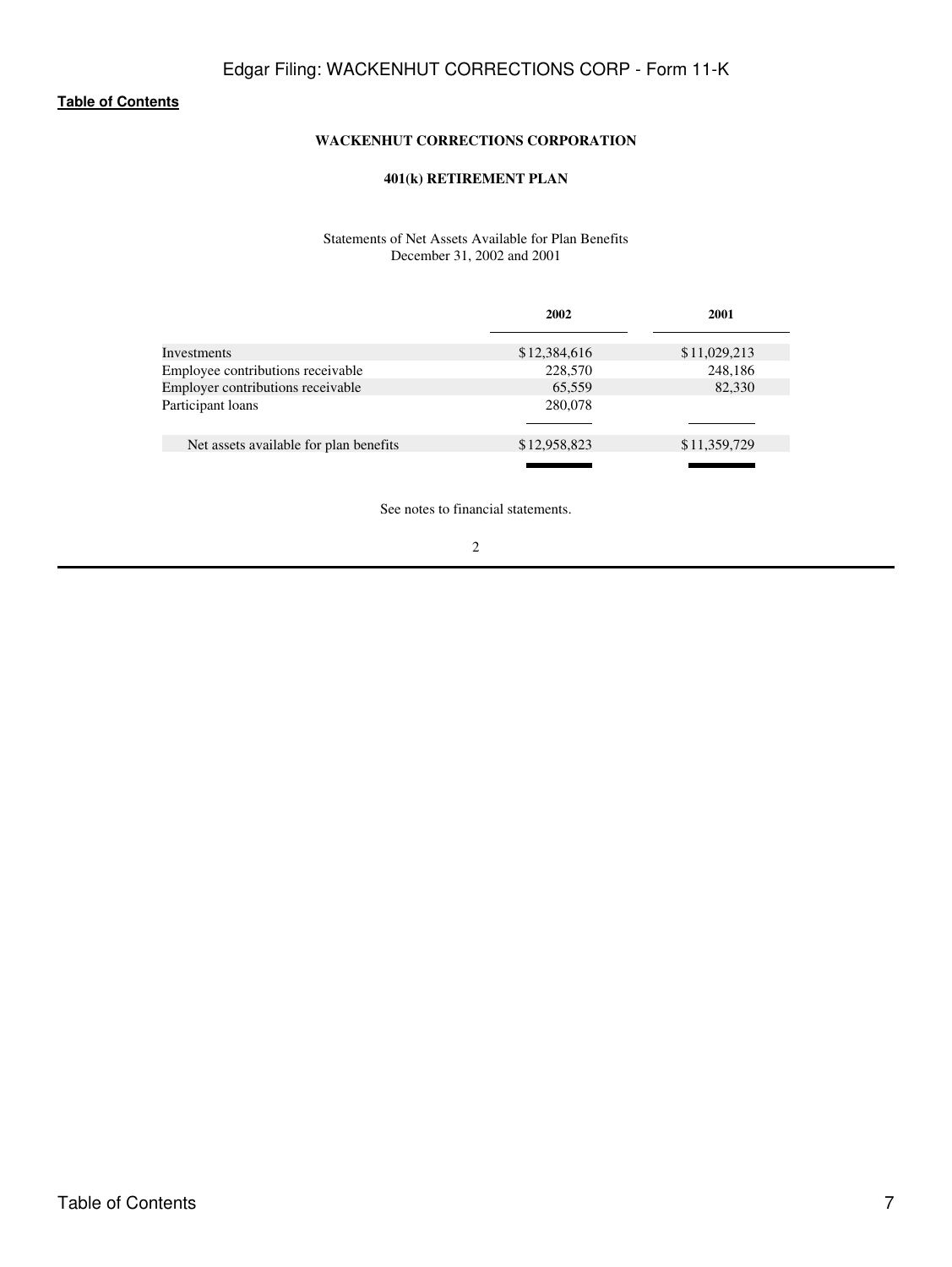# **WACKENHUT CORRECTIONS CORPORATION 401(k) RETIREMENT PLAN**

Statement of Changes in Net Assets Available for Plan Benefits

# For the Year Ended December 31, 2002

<span id="page-7-0"></span>

| Additions to net assets attributed to:        |               |
|-----------------------------------------------|---------------|
| Investment income                             | \$<br>252,666 |
| Contributions:                                |               |
| Employee contributions                        | 3,339,356     |
| <b>Employer contributions</b>                 | 1,104,771     |
| Rollovers received                            | 5,542         |
| Transfer in                                   | 55,165        |
|                                               |               |
| Total additions                               | 4,757,500     |
|                                               |               |
| Deductions from net assets attributed to:     |               |
| Benefits paid to participants                 | 957,830       |
| Net depreciation in fair value of investments | 1,781,202     |
| Rollovers                                     | 390,981       |
| Forfeitures used                              | 28,393        |
|                                               |               |
| Total deductions                              | 3,158,406     |
|                                               |               |
| Net increase                                  | 1,599,094     |
| Net assets available for plan benefits:       |               |
| Beginning of year                             | 11,359,729    |
|                                               |               |
| End of year                                   | \$12,958,823  |
|                                               |               |

See notes to financial statements.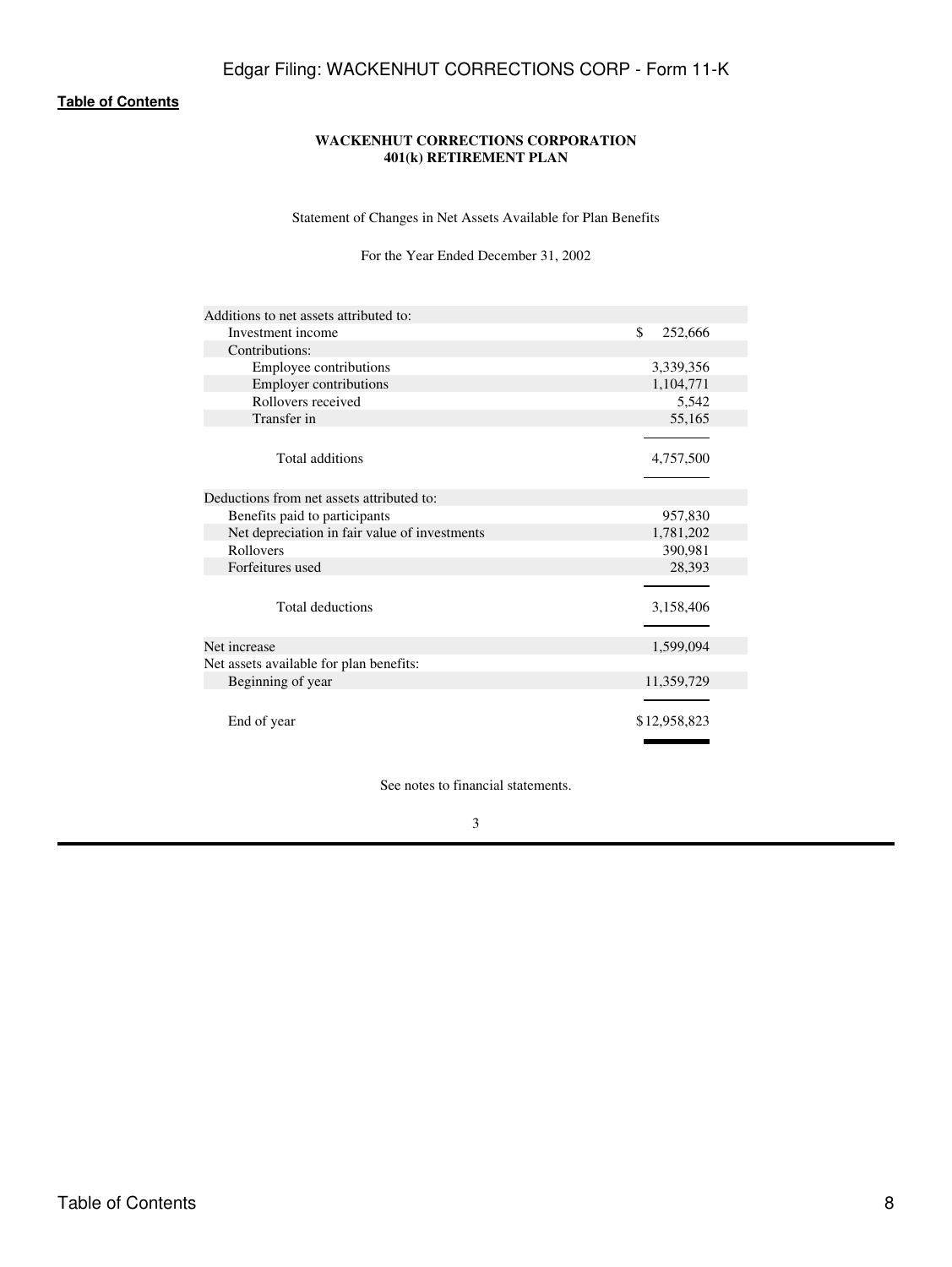## **WACKENHUT CORRECTIONS CORPORATION 401 (k) RETIREMENT PLAN**

Notes to Financial Statements

December 31, 2002 and 2001

#### <span id="page-8-0"></span>**1. Description of Plan**

The following description of the Wackenhut Corrections Corporation 401(k) Retirement Plan (the Plan) provides only general information. Participants should refer to the Plan agreement for a more complete description of the Plan s provisions.

General:

The Plan provides benefits to all eligible employees of Wackenhut Corrections Corporation and its subsidiaries (the Company). The Plan, as amended, is a defined contribution plan commonly known as an Internal Revenue Code (IRC) section 401(k) profit sharing plan and is subject to the Employee Retirement Income Security Act of 1974, as amended (ERISA). The Company is the designated administrator of the Plan.

Although it has expressed no intention to do so, the Company retains the right to terminate the Plan. In the event of Plan termination, all amounts credited to participants accounts become fully vested subject to the requirements of ERISA. The Company also retains the right to amend the Plan.

#### Eligibility:

An employee age 18 or older is eligible to participate in the Plan on the first day of the payroll period following the date of employment. The Plan excludes highly compensated employees as defined by the IRC.

Contributions and Allocations:

The Plan permits tax-deferred contributions of  $1\%$  to  $30\%$  of a participant s annual compensation, subject to certain Internal Revenue Service (IRS) limitations. Amounts contributed by participants are fully vested when made. The Plan allows for rollovers of vested contributions from previous employers qualified plans.

The Company may contribute to the Plan either annual or monthly matching contributions on behalf of participants who made elective deferrals during such period in an amount which shall be determined each plan year by the Company. The Company may, at its discretion, designate a different matching contribution formula for participants at each separate work site, and/or participants with different job classifications. In order to be entitled to an allocation of the Company s annual matching contribution, participants, as defined under the Plan, must be employed on the last day of the Plan year. Also, the Company, at its option, may make a basic contribution to the Plan each year.

Each participant s account is credited with the participant s contribution and allocations of the Company s contributions and Plan earnings. Allocations are based on participant earnings or account balances as of the date of the allocation. (continued)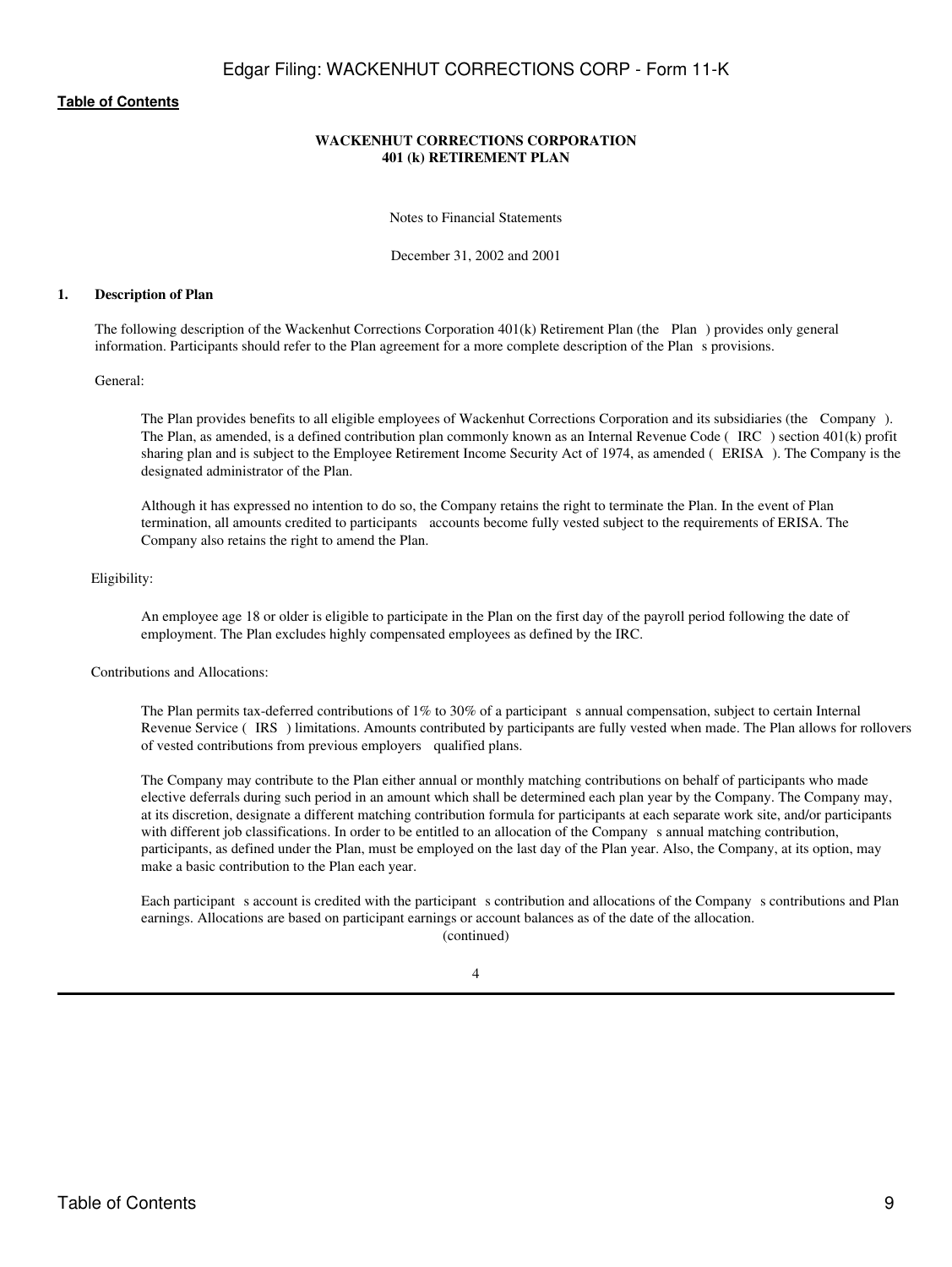## **WACKENHUT CORRECTIONS CORPORATION 401(k) RETIREMENT PLAN**

Notes to Financial Statements (continued)

December 31, 2002 and 2001

#### **1. Description of Plan** (continued)

#### Participant Loans:

Participants may borrow from their fund accounts a minimum of \$1,000 not to exceed the lesser of \$50,000, or 50% of their vested account balance. A loan is repayable through payroll deductions over a period of no more than five years, unless it is used to acquire a principal residence, in which case the repayment period may not exceed ten years. The loans are secured by the balance in the participant s vested account. The interest rate on loans outstanding as of December 31, 2002 ranged from 5.25% to 5.75%.

#### Vesting:

Participants who are employed at the Company s Western Region Detention Facility, Rivers Correctional Institution, Taft Correctional Institution, and South Florida State Hospital facilities vest 100% immediately in the Companys contributions. All other Plan participants vest in the Company s contributions upon completion of three or more years of service.

Additionally, Company contributions become fully vested upon normal retirement age, as defined by the Plan, death or termination of employment as a result of a total or permanent disability.

#### **Payment of benefits:**

Eligible participants may elect to receive benefits in a lump-sum payment, a series of payments within one calendar year, a series of annual installments of approximately equal amount to be paid over a period of five to ten years, or may be used by the employee to purchase an immediate or deferred annuity. The amount of benefits paid will be determined by the balance in the employees Plan account at the date of retirement, termination, death or disability. Benefits are recognized when paid.

#### **2. Summary of Accounting Policies**

The following are significant accounting policies followed by the Plan:

Basis of accounting:

The Plan s financial statements are prepared on the accrual basis of accounting in accordance with accounting principles generally accepted in the United States of America. Shares of registered investment companies are valued at quoted market prices which represent the net asset value of shares held by the Plan at year end. The Company stock is valued at its quoted market price on the last trading day of the year. Purchases and sales of investments are recorded on a trade-date basis. Interest income is recorded when earned. Dividends are recorded on the ex-dividend date.

#### Use of estimates:

The preparation of financial statements in conformity with generally accepted accounting principles requires management to make estimates and assumptions that affect certain reported amounts of assets and changes therein, and disclosures of contingent assets and liabilities. Accordingly, actual results may differ from those estimates.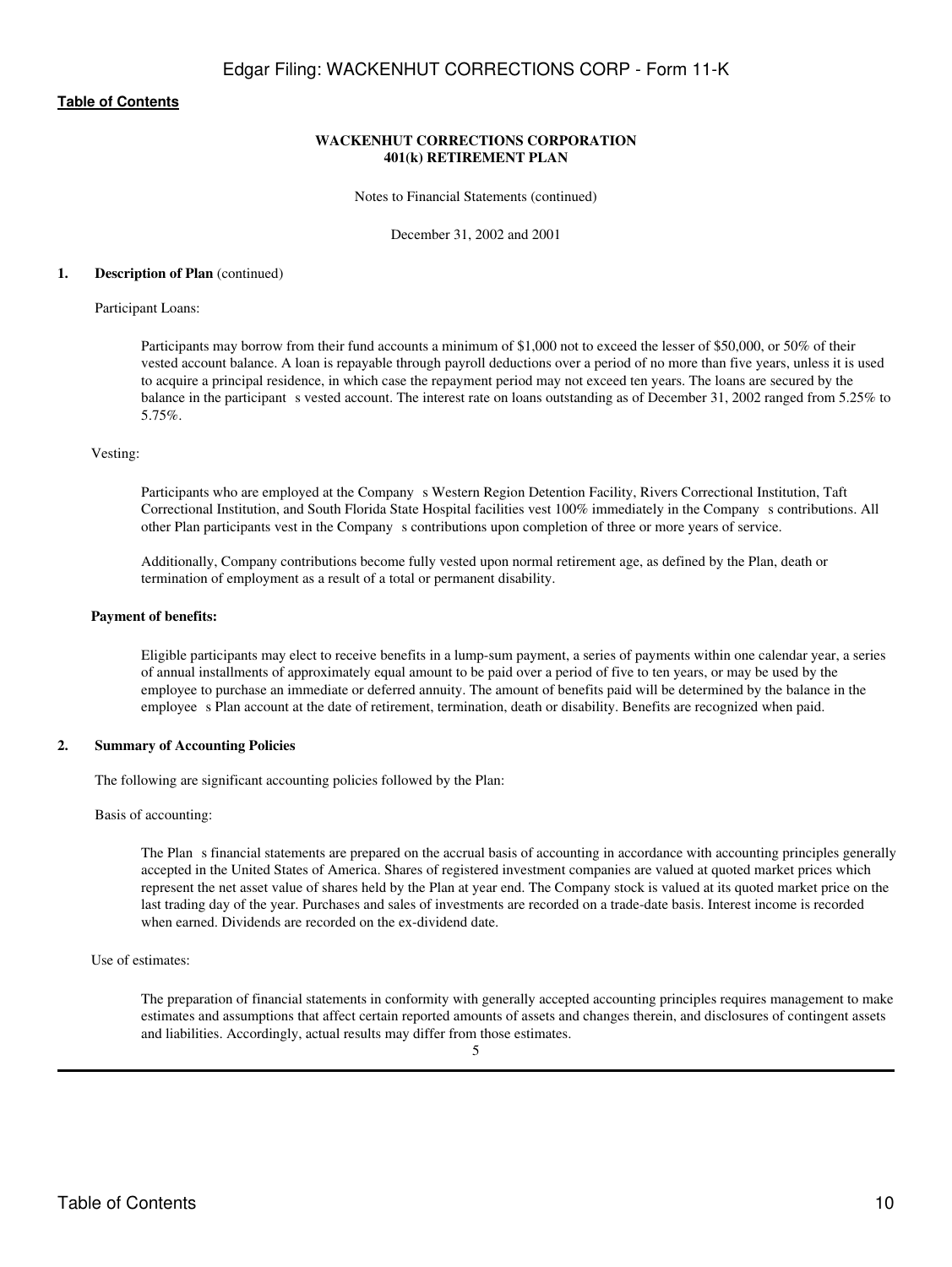## **WACKENHUT CORRECTIONS CORPORATION 401(k) RETIREMENT PLAN**

Notes to Financial Statements (continued)

December 31, 2002 and 2001

#### **3. Investments**

The Company has entered into an agreement whereby Mellon HR Solutions, formerly Dreyfus Trust Company, (the Trustee) has been appointed the trustee of the Plans assets. Under the terms of the agreement, the Trustee holds and invests the funds of the Plan subject to the direction of a designated investment committee. The Company is the Plan administrator and fiduciary.

All investments are carried at contract value or fair market value except for the Capital Preservation Fund, which is carried at cost which approximates fair market value.

The following presents individual investments that represent five percent or more of net assets available for plan benefits:

|                                                                                 | December 31. |              |
|---------------------------------------------------------------------------------|--------------|--------------|
| <b>Investments</b>                                                              | 2002         | 2001         |
| Capital Preservation Fund, 3,794,837 and 2,864,269 shares, respectively         | \$ 3,794,837 | \$2,864,269  |
| Dreyfus Appreciation Fund, 42,924 and 36,124 shares, respectively               | 1.339.237    | 1.373.432    |
| Dreyfus Basic S&P 500 Stock Index Fund, 111,663 and 88,912 shares, respectively | 2.043.424    | 2,125,004    |
| Dreyfus Emerging Leaders Fund, 45,875 and 38,757 shares, respectively           | 1.273.502    | 1.347.574    |
| Wackenhut Corrections Corporation Common Stock, 99,078 and 87,690 shares,       |              |              |
| respectively                                                                    | 1,093,588    | 1,215,525    |
| PIMCO Total Return Fund, 78,473 and 46,299 shares, respectively                 | 837,308      | 484.291      |
| Other (less than five percent)                                                  | 2.002.720    | 1,619,118    |
|                                                                                 |              |              |
|                                                                                 | \$12,384,616 | \$11,029,213 |

During 2002, the Plan s investments (including gains and losses on investments bought and sold, as well as held during the year) depreciated in value by a net amount of \$1,781,202 as follows:

| Decrease in mutual funds | \$(1,506,296) |
|--------------------------|---------------|
| Decrease in common stock | (274,906)     |
|                          |               |
| Net decrease             | \$(1,781,202) |
|                          |               |

## **4. Collective Trust**

The Capital Preservation Fund is a collective investment trust that invests mainly in Guaranteed Investment Contracts (GIC). A GIC is a general obligation of an insurance company, which agrees to pay a guaranteed rate for the term of the contract and to return principal at maturity. This fund may also invest in repurchase agreements, private placements, certificates of deposit, commercial paper, shares of registered investment companies, bank investment contracts and corporate investment contracts.

(continued)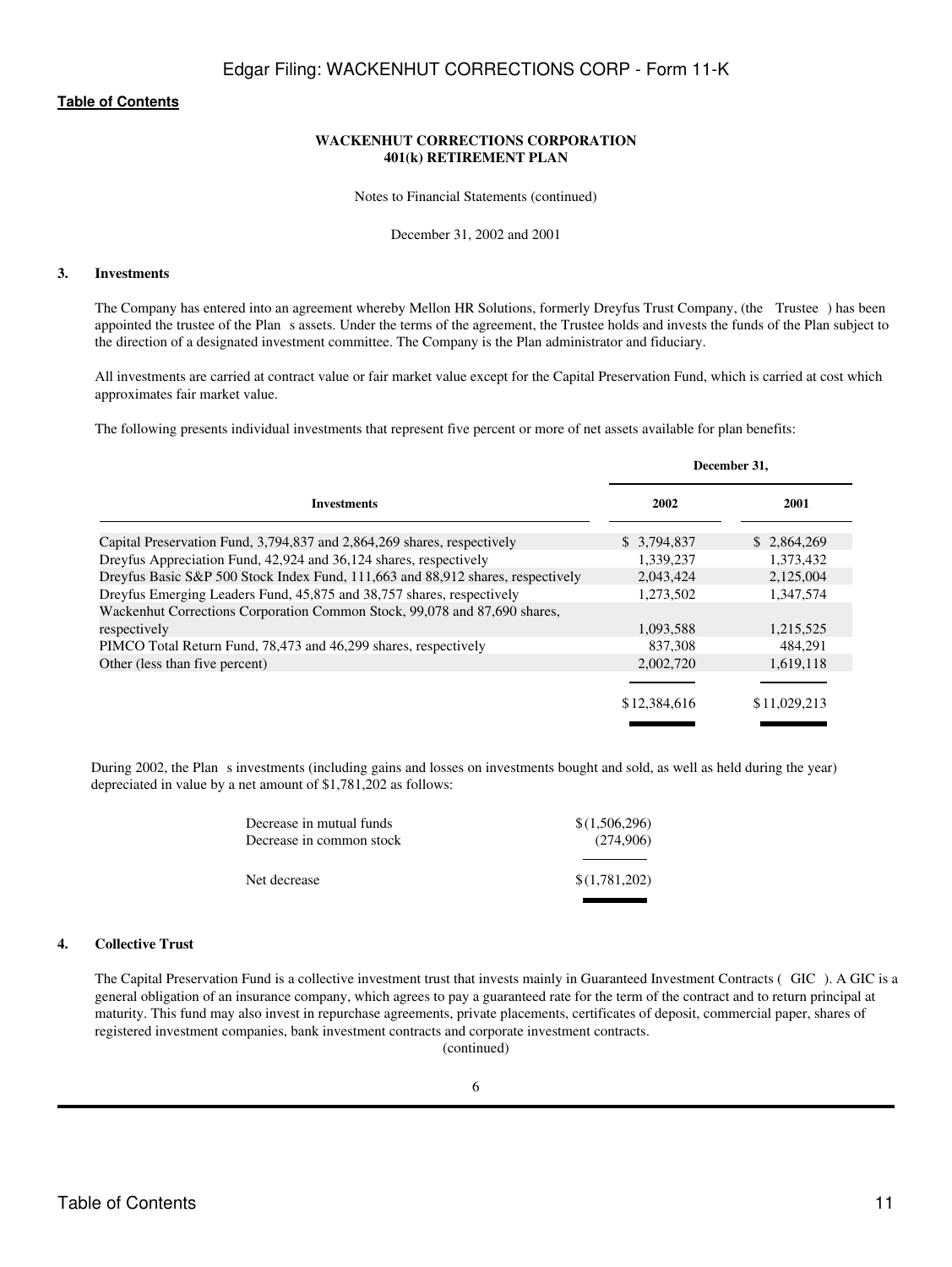## **WACKENHUT CORRECTIONS CORPORATION 401(k) RETIREMENT PLAN**

Notes to Financial Statements (continued)

December 31, 2002 and 2001

#### **4. Collective Trust** (continued)

The Capital Preservation Fund is fully benefit-responsive and in accordance with Statement of Position No. 94-4, Reporting of Investment Contracts Held by Health and Welfare Benefit Plans and Defined Contribution Pension Plans is recorded at contract value, which approximates fair value. Contract value represents contributions under the contract plus accrued interest. There are no reserves against contract value for credit risk of the issuers of the contracts or otherwise. The crediting interest rate and average effective yield on this account approximates 5% for 2002.

## **5. Derivatives**

Derivative financial instruments may be used by the Plan s Capital Preservation Fund to rebalance the fixed income/equity allocation of the Plan s portfolio and to hedge the currency risk component of the Plan s foreign investments. Certain of the fixed income investment managers are permitted to use certain specified types of derivative instruments as part of their respective strategies. These strategies include the use of futures and options as substitutes for certain types of fixed income securities. Leveraging of the Plans assets and speculation are prohibited. Currency hedge positions are not permitted to exceed the level of exposure in the related Plan s assets.

#### **6. Tax Status**

The Plan is based on a prototype plan established by the Trustee. The plan as amended received a favorable determination letter dated December 18, 2002 from the IRS.

#### **7. Administrative Expenses**

The Company performs certain services for the Plan for which no fee is charged. Additionally, audit and certain other administrative fees were paid by the Company on behalf of the Plan. Fees and expenses paid by the Company totaled \$81,311 during 2002.

## **8. Forfeitures**

Non-vested contributions which have been forfeited by employees due to retirement or termination of employment prior to achieving vested status are used to reduce future contributions by the Company. Forfeitures used to reduce employer contributions for the year ended December 31, 2002 totaled \$28,393.

## **9. Related Party Transactions**

The Plan regularly invests in common trust funds and mutual funds managed by the Trustee. Therefore, these investments represent a party-in-interest to the Plan. These transactions are not considered prohibited transactions by statutory exemptions under ERISA regulations.

<sup>7</sup>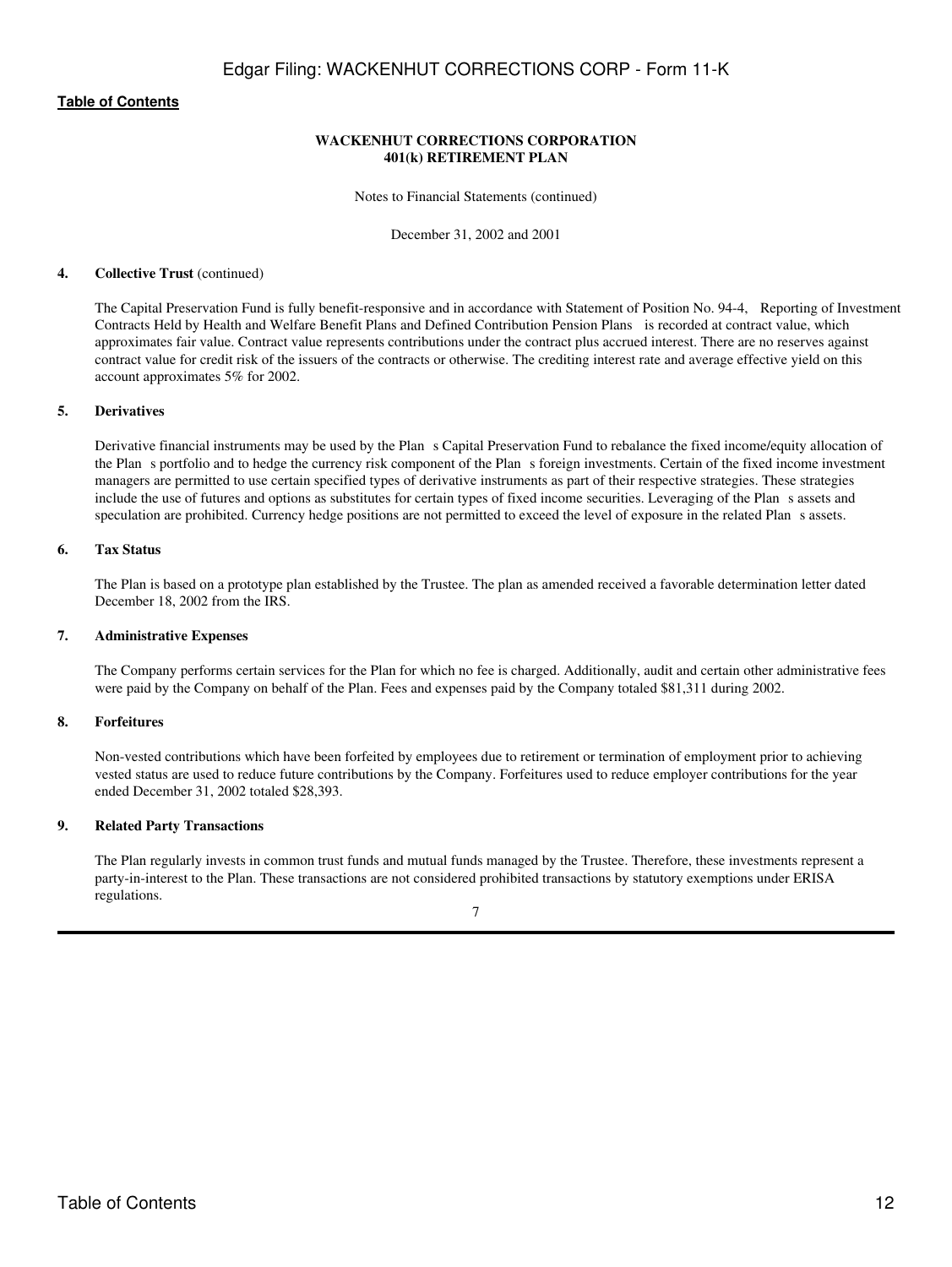Edgar Filing: WACKENHUT CORRECTIONS CORP - Form 11-K

# **[Table of Contents](#page-3-0)**

# **WACKENHUT CORRECTIONS CORPORATION 401(k) RETIREMENT PLAN**

EIN #65-0043078

Schedule H, Part IV, Line 4i of Form 5500-

# Schedule of Assets Held for Investment Purposes at End of Year

December 31, 2002

<span id="page-12-0"></span>

| <b>Identity of Issuer,</b><br><b>Borrower, Lessor or Similar</b><br>Party | <b>Description of Investment</b>          | Current<br><b>Value</b> |
|---------------------------------------------------------------------------|-------------------------------------------|-------------------------|
| *The Dreyfus Trust Company                                                | Capital Preservation Fund                 | \$3,794,837             |
| *The Dreyfus Trust Company                                                | Dreyfus Appreciation Fund                 | 1,339,237               |
| *The Dreyfus Trust Company                                                | Dreyfus Basic S&P 500 Stock Index<br>Fund | 2,043,424               |
| *The Dreyfus Trust Company                                                | Dreyfus Premier Balanced Fund             | 605,844                 |
| *The Dreyfus Trust Company                                                | Dreyfus Emerging Leaders Fund             | 1,273,502               |
| Franklin Templeton                                                        | Templeton Foreign Fund                    | 528,902                 |
| <b>MAS</b> Funds                                                          | MAS Midcap Value Fund                     | 249,213                 |
| PIMCO Funds Distributors,<br>LLC                                          | PIMCO Total Return Fund                   | 837,308                 |
| Janus Distributors, Inc.                                                  | Janus Olympus Fund                        | 618,761                 |
| *Wackenhut Corrections                                                    | <b>Wackenhut Corrections Corporation</b>  |                         |
| Corporation                                                               | Common Stock                              | 1,093,588               |
| Participant Loans                                                         | Participant Loans                         | 280,078                 |
|                                                                           |                                           | \$12,664,694            |
|                                                                           |                                           |                         |

\*Denotes a Party-in-Interest